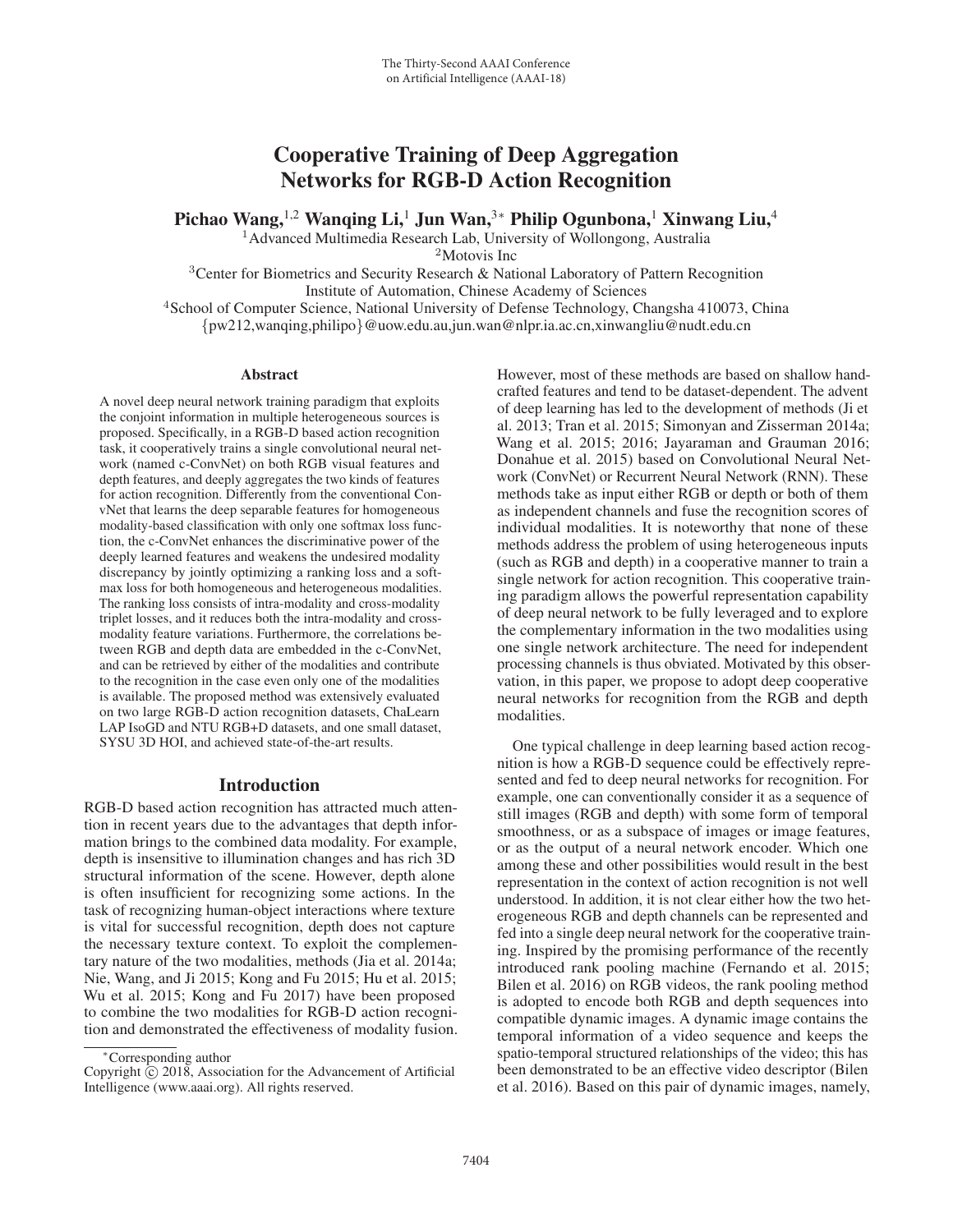RGB visual dynamic images (VDIs) and depth dynamic images (DDIs), a cooperatively trained convolutional neural networks (c-ConvNet) is proposed to exploit the two modality features and enhance the capability of ConvNets for cases in which the features arise from either or both sources.

There are two key issues in using a single c-ConvNet for heterogeneous modalities. First, how to enhance the discriminative power of ConvNets and second, how to reduce the modality discrepancy. Specifically, in most classification cases, the conventional ConvNets can learn separable features but they are often not compact enough to be discriminative (Wen et al. 2016). Modality discrepancy arises because the feature variations in different modalities pose a challenge for a single network to learn modality-independent features for classification. To handle these two issues, we propose to jointly train a ranking loss and a softmax loss for action recognition. The ranking loss consists of two intra-modality and cross-modality triplet losses, which reduces variations in both intra-modality and cross-modality. Together with the softmax loss, the signal intra-modality triplet loss enables the c-ConvNet to learn more discriminative features, while the inter-modality triplet loss weakens or eliminates the modalities distribution variations and only focuses on inter-action variations. Moreover, in this way, the correlations between RGB and depth data are embedded in the c-ConvNet, and can be retrieved and contribute to the recognition even in the case where only one of the modalities is available. Furthermore, due to the image structure of dynamic images, the proposed c-ConvNet can be fine-tuned on the pre-trained networks on ImageNet, thus making it possible to work on small datasets. The c-ConvNet was evaluated extensively on three datasets: two large datasets, ChaLearn LAP IsoGD (Wan et al. 2016) and NTU RGB+D (Shahroudy et al. 2016) datasets, and one small one, SYSU 3D HOI (Hu et al. 2015) dataset. Experimental results achieved are state-of-the-art.

#### Related Works

This paper only reviews the most related depth+RGB fusionbased methods, and for other methods, readers are referred to the survey papers (Aggarwal and Xia 2014; Presti and La Cascia 2016; Zhang et al. 2016). Ni et al. (Ni, Wang, and Moulin 2011) constructed one color-depth video dataset and developed two color-depth fusion techniques based on hand-designed features for human action recognition. Liu and Shao (Liu and Shao 2013) proposed to adopt genetic programming method to simultaneously extract and fuse the color and depth information into one feature representation. Jia et al. (Jia et al. 2014a) proposed one transfer learning method that transferred the knowledge from depth information to the RGB dataset for effective RGB-based action recognition. Hu et al. (Hu et al. 2015) proposed a multi-task learning method to simultaneously explore the shared and feature-specific components for heterogeneous features fusion. Sharing similar ideas, Kong and Fu (Kong and Fu 2015) compressed and projected the heterogeneous features to a shared space while Kong and Fu (Kong and Fu 2017) learned both the shared space and independent private spaces to capture the useful information for action recognition. However, all these efforts are based on hand-crafted features and tend to be

dataset-dependent. In this paper, we propose to encode the depth and RGB video into structured dynamic images, and exploit the conjoint information of the heterogeneous modalities using one c-ConvNet. This enhances the capability of the conventional ConvNet for action recognition from a single or multiple heterogeneous modalities.

#### The Proposed Method

The proposed method consists of three phases, as illustrated in Figure 1, viz., the constructions of RGB visual dynamic images (VDIs) and depth dynamic images (DDIs), c-ConvNets and product-score fusion for final heterogeneous-featurebased action recognition. The first phase is an unsupervised learning process. It applies bidirectional rank pooling method to generate the VDIs and DDIs and represented by two dynamic images (forward (DDIf) and backward (DDIb)). In the following sections, we describe the three phases in detail. The rank pooling method (Bilen et al. 2016), that aggregates spatio-temporal-structural information from one video sequence into one dynamic image, is also briefly summarized.

### Construction of VDIs & DDIs

Rank pooling defines a rank function that encodes the video into one feature vector. Let the RGB/depth video sequence with k frames be represented as  $\langle d_1, d_2, ..., d_t, ..., d_k \rangle$ , where  $d_t$  is the average of RGB/depth features over time up to t-frame or t-timestamp. At each time t, a score  $r_t = \omega^T \cdot d_t$ is assigned. The score satisfies  $r_i > r_j \Longleftrightarrow i > j$ . In general, more recent frames are associated with larger scores. This process can be formulated as:

$$
\argmin_{\omega} \frac{1}{2} \parallel \omega \parallel^{2} + \delta \sum_{i > j} \xi_{ij}, \tag{1}
$$

s.t.  $\omega^T \cdot (d_i - d_j) \geq 1 - \xi_{ij}, \xi_{ij} \geq 0$ 

where  $\xi_{ij}$  is the slack variable. Optimizing the above equation defines the rank function that maps a sequence of  $k$ RGB/depth video frames to a single vector  $\omega^*$ . Since this vector aggregates information from all the frames in the sequence, it can be used as a video descriptor. The process of obtaining  $\omega^*$  is called rank pooling. In this paper, rank pooling is directly applied on the pixels of RGB/depth frames and the  $\omega^*$  is of the same size as RGB/depth frames and forms a dynamic image. Since in rank pooling the averaged feature up to time t is used to classify frame t, the pooled feature is biased towards beginning frames of the depth sequence, hence, frames at the beginning has more influence to  $\omega^*$ . This is not justifiable in action recognition as there is no prior knowledge on which frames are more important than other frames. Therefore, unlike the work of Bilen et al. (Bilen et al. 2016), the rank pooling is applied bidirectionally RGB/Depth sequences to reduce such bias.

Visual comparisons of DDIf (forward), DDIb (backward), VDIf (forward) and VDIb (backward) are illustrated in Figure 2. From this figure, it can be seen that compared with VDIs, DDIs lose the texture information of the object (shoes) and human, which is beneficial for simple action recognition without human-object interactions but not effective for interactions. The two directional DDIs and VDIs also capture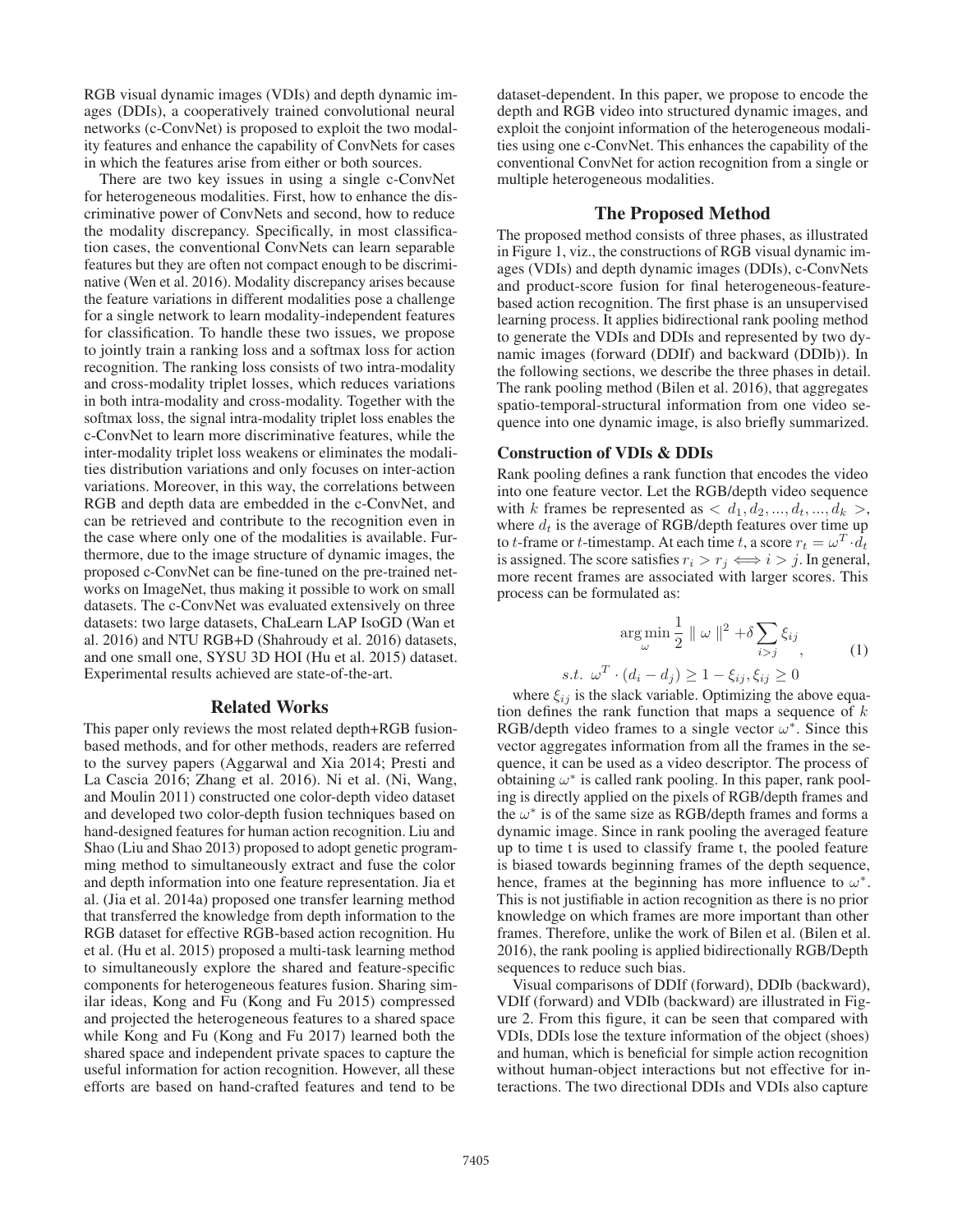

Figure 1: The framework of proposed method. A c-ConvNet consists of one feature extraction network shared by the ranking loss and softmax loss, and two separate branches for the two losses. Two distinct c-ConvNets are adopted to exploit bidirectional information in videos. The inputs of the two c-ConvNets are two paired DDIs and VDIs, namely, DDIf & VDIf, and DDIb & VDIb. During training process, the ranking loss and softmax loss are jointly optimized; during testing process, an effective product-score fusion method is adopted for action recognition. The softmax loss serves to learn separable features for action recognition while the ranking loss encourages the c-ConvNet to learn discriminative and modality-independent features.



Figure 2: Visual comparisons of DDIf, DDIb, VDIf and VDIb. The top row is the "wear a shoe" action and the bottom row is the action "handshaking" from NTU RGB+D Dataset (Shahroudy et al. 2016).

different order of information for actions which are complementary to each other. Besides, the dynamic images also capture the structured information of an action, that illustrates the coordination and synchronization of body parts over the period of the action, and describes the relations of spatial configurations of human body across different time slots.

## c-ConvNet

Joint Ranking and Classification The softmax loss adopted in the ConvNet can only learn separable features for homogeneous modalities, and is not guaranteed to be discriminative (Wen et al. 2016). In order to make the ConvNet more discriminative for both RGB and depth modalities, the softmax and ranking losses are proposed to be jointly optimized as shown in Figure 1. Triplet loss is a type of ranking loss, and has proven effective in several applications, such as

face recognition (Schroff, Kalenichenko, and Philbin 2015; Liu et al. 2016b), pose estimation (Kwak, Cho, and Laptev 2016) and image retrieval (Jiang, Wu, and Fu 2016). In this paper, the triplet loss is adopted as the ranking loss. In common usage, the triplet loss works on the homogeneous triplet data, namely, anchor, positive and negative samples,  $(x_a^i, x_p^i, x_n^i)$ , where  $(x_a^i, x_p^i)$  have the same class label and  $(x_a^i, x_a^i)$  have different close labels. The training encourages  $(x_a^i, x_n^i)$  have different class labels. The training encourages<br>the network to find an embedding  $f(x)$  such that the disthe network to find an embedding  $f(x)$  such that the distance between the positive sample and the anchor sample  $d^i_{\langle a,p\rangle} = ||f(x^i_a) - f(x^i_p)||_2^2$  is smaller than the distance  $d_{\alpha,n>}^{i} = ||f(x_0^i) - f(x_n^i)||_2^2$  between the negative sample<br>and the anchor sample by a margin  $\alpha$ . Thus the triplet loss l and the anchor sample by a margin,  $\alpha$ . Thus the triplet loss l can be formulated as:

$$
l = \sum_{i}^{N} [||f(x_a^i) - f(x_p^i)||_2^2 - ||f(x_a^i) - f(x_n^i)||_2^2 + \alpha]_+, (2)
$$

where  $N$  is the number of possible triplets.

In order to make the triplet loss suitable for both homogeneous and heterogeneous modality-based recognition, a new triplet loss consisting of both intra-modality and intermodality triplets is designed (see Figure 3). For the sake of computational efficiency and consideration of both intra and inter modalities variations, four types of triplets are defined in this paper. If the anchor is one depth sample, then two positive and negative depth samples are assigned to intramodality triplet while two RGB samples are assigned to cross-modality triplet; if the anchor is one RGB sample, then two positive and negative RGB samples are assigned to intramodality triplet while two depth samples are assigned to cross-modality triplet. Thus, the new ranking loss can be expressed as:

$$
L_r = (l^{Dep,Dep} + l^{RGB,RGB)} + \lambda (l^{Dep,RGB} + l^{RGB,Dep}),
$$
\n(3)

where  $l^{Dep,Dep}$  denotes the intra-modality loss function of triplet  $(x_{a_{depth}}^i, x_{p_{depth}}^i, x_{n_{depth}}^i); l^{Dep,RGB}$  represents inter-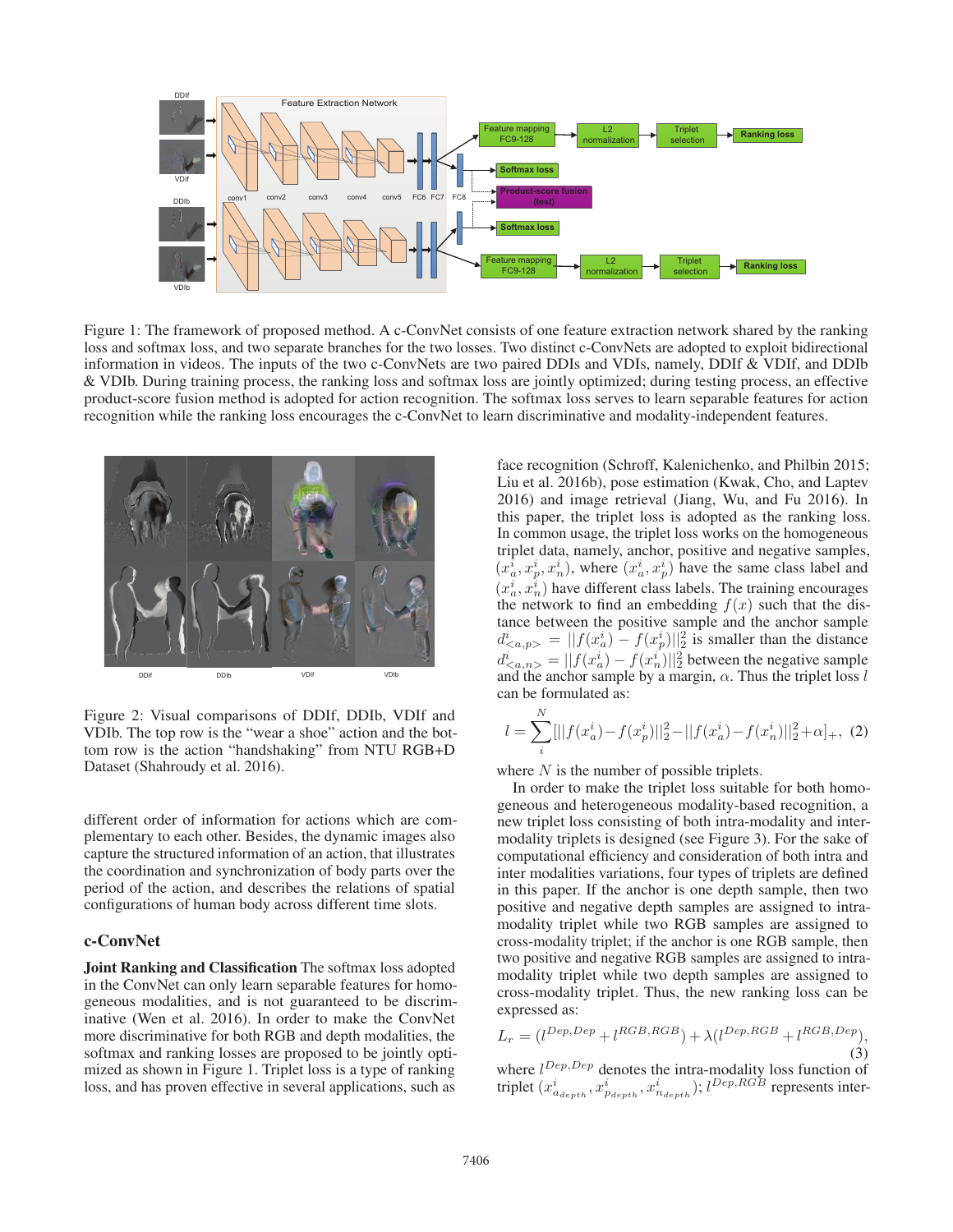modality loss function of triplet  $(x_{a_{depth}}^i, x_{p_{RGB}}^i, x_{n_{RGB}}^i)$ ;<br>and it is analogous to  $l^{RGB,RGB)}$  and  $l^{RGB,Dep}$ ;  $\lambda$  trades off between the two kinds of losses. With the constraint of these four triplet losses, the network is forced more towards action distinction so that the cross-modality variance is weakened or even eliminated. In this way, the knowledge about the correlations between RGB and depth data are also incorporated in the c-ConvNet, and enables the use of additional depth information for the case where only RGB information is available.

Together with the softmax loss, the final loss function to be optimized in this paper is formulated as:

$$
L = L_s + \gamma L_r,\tag{4}
$$

 $L = L_s + \gamma L_r,$  (4)<br>where  $L_s$  denotes the softmax loss and  $\gamma$  is a weight to balance the different loss functions.

Network Structure The c-ConvNet consists of one feature extraction network, a branch each for ranking loss and softmax loss, as illustrated in Figure 1. The feature extraction network is shared by the two losses and it can be any available pre-trained network over ImageNet. In this paper, VGG-16 (Simonyan and Zisserman 2014b) network is adopted due to its promising results in various vision tasks. The softmax loss branch is built on the FC8 layer which is same as VGG-16. The ranking loss branch consists of one feature mapping layer (FC9-128), one L2 normalization layer, one triplet selection layer and one ranking loss layer. The feature mapping layer built on the FC7 layer of VGG-16, aims to learn a compact representation for the triplet embedding. Inspired by (Schroff, Kalenichenko, and Philbin 2015), L2 normalization layer is followed to constrain the embedding to live on the hypersphere space. Triplets are selected online using one triplet selection layer to generate the four kinds of triplets. In this layer, every training sample will be selected as the anchor sample, and its corresponding positive and negative samples randomly selected according to Figure 3. The ranking loss is built on the triplet selection layer to minimize the loss according to Equation 3. In order to leverage the bidirectional information of videos, two c-ConvNets are trained separately based on forward and backward dynamic images. An effective product-score fusion method is adopted for final action recognition based on FC8 layer.

#### Product-score Fusion

Given a test RGB and depth video sequences, two pairs of dynamic images, VDIf & DDIf, and VDIb & VDIb are constructed and fed into two different trained c-ConvNets. For each image pair, product-score fusion is used. The score vectors output of the weight sharing c-ConvNets are multiplied in an element-wise manner, and then the resultant score vectors (product-score) are normalized using  $L_1$  norm. The two normalized score vectors are multiplied, element-wise, and the max score in the resultant vector is assigned as the probability of the test sequences. The index of this max score corresponds to the recognized class label.

### Experiments

The proposed method was evaluated on three benchmark RGB-D datasets, namely, two large ones, ChaLearn LAP



Figure 3: Illustration of the intra-modality and inter-modality triplets.

Table 1: Results and comparison on the ChaLearn LAP IsoGD Dataset using ConvNet and c-ConvNet.

| Accuracy |
|----------|
| 36.13%   |
| 16.20%   |
| 30.45%   |
| 14.99%   |
| 33.64%   |
| 30.48%   |
| 37.52%   |
| 17.60%   |
| 35.65%   |
| 36.36%   |
| 28.44%   |
| 36.55%   |
| 31.95%   |
| 41.01%   |
| 40.78%   |
| 40.08%   |
| 36.60%   |
| 44.80%   |
|          |

IsoGD (Wan et al. 2016) and NTU RGB+D (Shahroudy et al. 2016) datasets, and a small one, SYSU 3D HOI (Hu et al. 2015) dataset. These three datasets cover a wide range of different types of actions including gestures, simple actions, daily activities, human-object interactions and humanhuman interactions. In the following, we proceed by briefly describing the implementation details and then present the experiments and results.

### Implementation Details

The proposed method was implemented using the Caffe framework (Jia et al. 2014b). First, the feature extraction network was fine-tuned on both depth and RGB modalities. Then, the c-ConvNet was trained 30 epochs. The initial learning rate was set to 0.001 and decreased by a factor of 10 every 12 epochs. The batch size was set as 50 images, with 5 actions in each batch. The network weights are learned using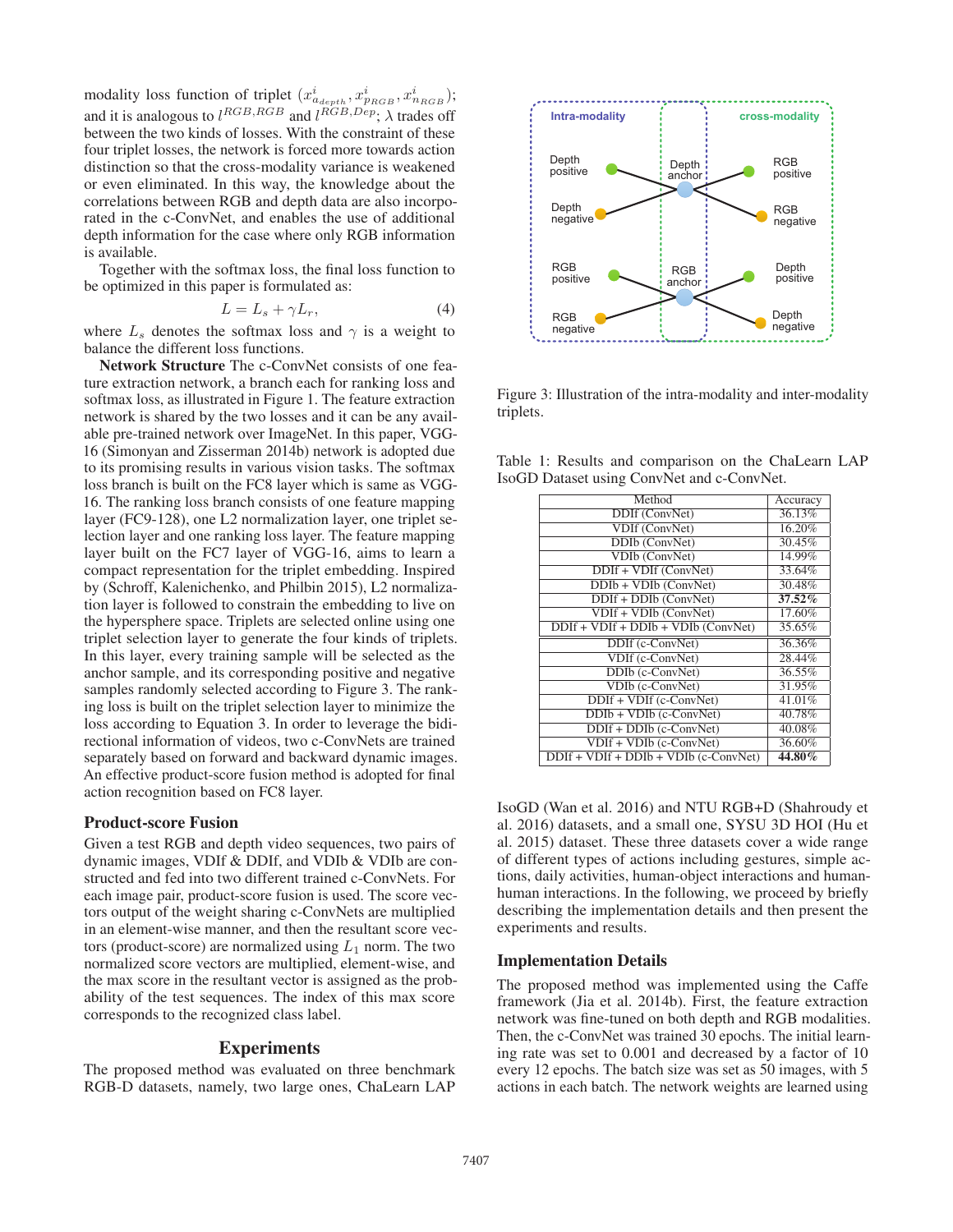the mini-batch stochastic gradient descent with the momentum set to the value 0.9 and weight decay set to the value 0.0005. The parameter  $\gamma$  was assigned the value 10 in order to ensure that the two losses are of comparable magnitude. Parameters  $\alpha$  and  $\lambda$  were assigned values that depend on the level of difficulty of the datasets.

#### ChaLearn LAP IsoGD Dataset

The ChaLearn LAP IsoGD Dataset (Wan et al. 2016) includes 47933 RGB-D depth sequences, with 249 gestures performed by 21 different individuals. The dataset is divided into training, validation and test sets. All three sets consist of samples of different subjects to ensure that the gestures of one subject in the validation and test sets will not appear in the training set. As the test set is not available for public usage, we report the results on the validation set. For this dataset, the margin  $\alpha$  was set to 0.2. The parameter,  $\lambda$ , was set to a value of 5 to solve the more difficult task of learning large cross-modality discrepancy.

Results. To compare the ConvNet with the c-ConvNet, four ConvNets (VGG-16) on DDIf, VDIf, DDIb and VDIb were trained separately for 40 epochs, initialized with the pretrained models over ImageNet. The initial learning rate was set to 0.001 and decreased by a factor of 10 every 16 epochs. The momentum and weight decay parameters were set similarly as c-ConvNet. It is found that 40 epochs were enough to achieve good results; increasing the training epochs would not increase but even decreased the results. For c-ConvNet, two c-ConvNets are trained separately based on DDIf&VDIf, and DDIb&VDIb, as illustrated in Figure 1. The trained c-ConvNet can be used for single or both modalities testing. For both cases, the product-score fusion method was adopted to aggregate different channels. The comparisons of ConvNet and c-ConvNet are shown in Table 1. From this Table it can be seen that for depth channels, DDIf and DDIb, the c-ConvNet only increases the accuracy slightly, but for RGB channels, VDIf and VDIb, the improvements are over 10 percentage points. Interestingly, for ConvNet, due to the poor results of RGB features, the fusion of additional RGB channels decreased the final accuracy compared with those in which only depth was adopted. Meanwhile, the proposed c-ConvNet significantly improved the RGB channel, and the fusion of two modalities improved the final results. These results demonstrate that knowledge about the correlations between RGB and depth data are incorporated in the c-ConvNet, and enables the use of additional depth information for the case where only RGB information is available for testing. The fusion of both forward and backward dynamic images improved the final accuracy by around 5 percentage points. Thus justifying that bidirectional motion information are mutually beneficial and can improve action recognition. The results of c-ConvNet in the final fusion over the four channels improved by nearly 10 percentage points; a strong demonstration of the effectiveness of the proposed method.

Table 2 shows the comparisons of proposed method with previous works. Previous methods include MFSK combined 3D SMoSIFT (Wan et al. 2014) with (HOG, HOF and MBH) (Wang and Schmid 2013) descriptors. MFSK+DeepID further included Deep hidden IDentity (Deep ID) feature (Sun, Wang, and Tang 2014). Thus, these two methods utilized not only hand-crafted features but also deep learning features. Moreover, they extracted features from RGB and depth separately, concatenated them together, and adopted Bag-of-Words (BoW) model as the final video representation. The other methods, WHDMM+SDI (Wang et al. 2016; Bilen et al. 2016), extracted features and conducted classification with ConvNets from depth and RGB individually and adopted product-score fusion for final recognition. SFAM (Wang et al. 2017) adopted scene flow to extract features and encoded the flow vectors into action maps, which fused RGB and depth data from the onset of the process. From this table, we can see that the proposed method outperformed all of these recent works significantly, and illustrated its effectiveness.

Table 2: Results and comparison on the ChaLearn LAP IsoGD Dataset with previous papers (D denotes Depth).

| Method                        | Modality           | Accuracy |
|-------------------------------|--------------------|----------|
| MFSK (Wan et al. 2016)        | $RGB+D$            | 18.65%   |
| MFSK+DeepID (Wan et al. 2016) | $RGB+D$            | 18.23%   |
| SDI (Bilen et al. 2016)       | RGB                | 20.83%   |
| WHDMM (Wang et al. 2016)      | D                  | 25.10%   |
| WHDMM+SDI                     | $RGB+D$            | 25.52%   |
| SFAM (Wang et al. 2017)       | $\overline{RGB+D}$ | 36.27%   |
| Proposed Method               | $RGB+D$            | 44.80%   |

#### NTU RGB+D Dataset

To our best knowledge, NTU RGB+D Dataset is currently the largest action recognition dataset in terms of training samples for each action. The 3D data is captured by Kinect v2 cameras. The dataset has more than 56 thousand sequences and 4 million frames, containing 60 actions performed by 40 subjects aged between 10 and 35. It consists of front view, two side views and left, right 45 degree views. This dataset is challenging due to large intra-class and viewpoint variations. For fair comparison and evaluation, the same protocol as that in (Shahroudy et al. 2016) was used. It has both cross-subject and cross-view evaluation. In the cross-subject evaluation, samples of subjects 1, 2, 4, 5, 8, 9, 13, 14, 15, 16, 17, 18, 19, 25, 27, 28, 31, 34, 35 and 38 were used as training and samples of the remaining subjects were reserved for testing. In the cross-view evaluation, samples taken by cameras 2 and 3 were used as training, while the testing set includes samples from camera 1. For this dataset, the margin  $\alpha$  was set to 0.1 while  $\lambda$  was set to 2.

Results. Similarly to LAP IsoGD Dataset, we conducted several experiments to compare the conventional ConvNet and c-ConvNet, and the comparisons are shown in Table 4. From this table, we can see that the c-ConNet learned more discriminative features compared to conventional ConvNet. Analysis of this results and the comparative results on LAP IsoGD Dataset indicates that the improvements gained on NTU RGB+D Dataset are less than those of LAP IsoGD Dataset. This is probably due to the high accuracy already achieved on this dataset by ConvNet. From these two comparisons it may be conclude that c-ConvNet works better on the difficult datasets for recognition.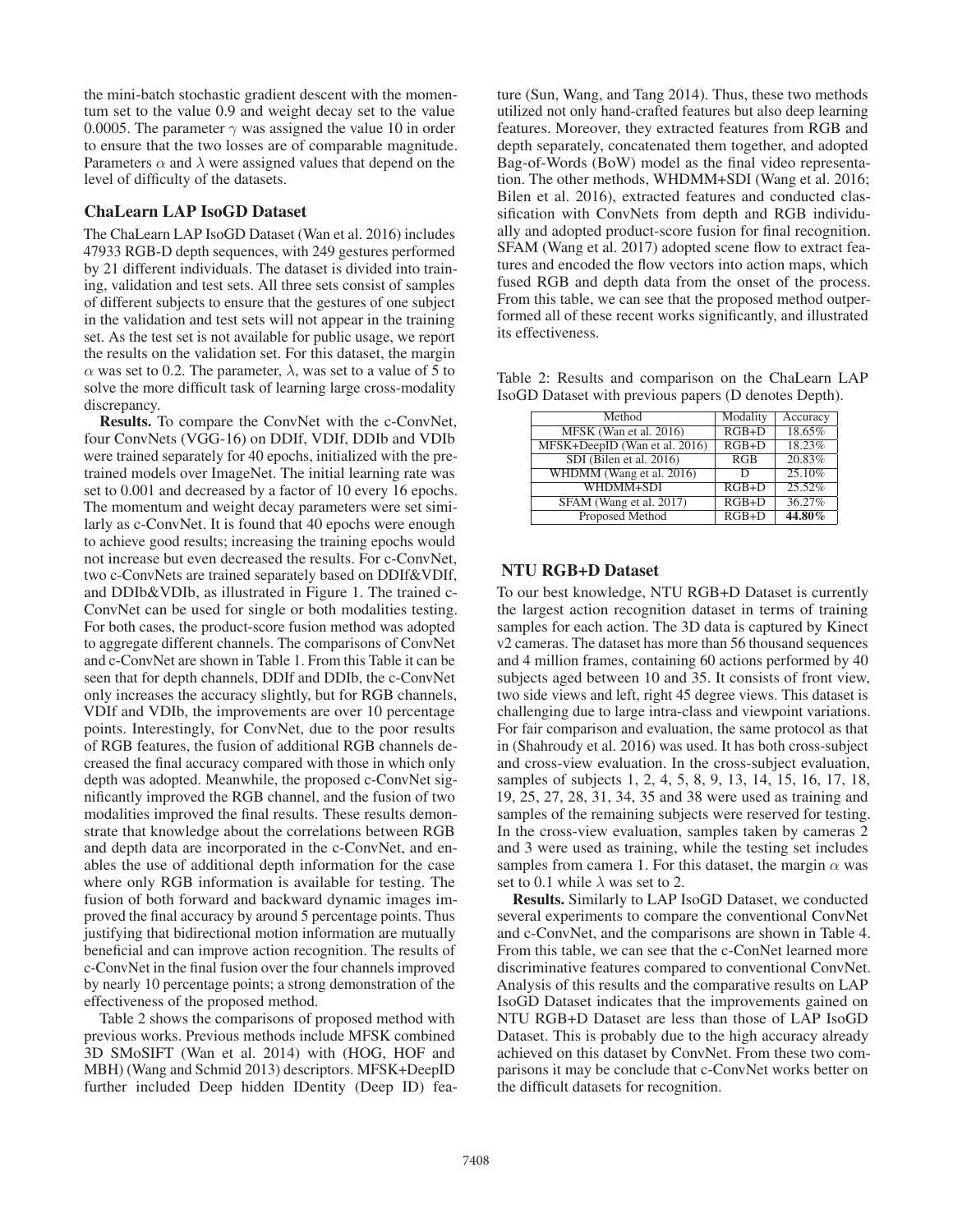| Method                                              | Modality        | CS     | CV.    |
|-----------------------------------------------------|-----------------|--------|--------|
| Lie Group (Vemulapalli, Arrate, and Chellappa 2014) | <b>Skeleton</b> | 50.08% | 52.76% |
| HBRNN (Du, Wang, and Wang 2015)                     | Skeleton        | 59.07% | 63.97% |
| 2 Layer RNN (Shahroudy et al. 2016)                 | Skeleton        | 56.29% | 64.09% |
| 2 Layer LSTM (Shahroudy et al. 2016)                | Skeleton        | 60.69% | 67.29% |
| Part-aware LSTM (Shahroudy et al. 2016)             | Skeleton        | 62.93% | 70.27% |
| ST-LSTM (Liu et al. 2016a)                          | Skeleton        | 65.20% | 76.10% |
| Trust Gate (Liu et al. 2016a)                       | Skeleton        | 69.20% | 77.70% |
| HON4D (Oreifej and Liu 2013)                        | Depth           | 30.56% | 7.26%  |
| SNV (Yang and Tian 2014)                            | Depth           | 31.82% | 13.61% |
| SLTEP (Ji et al. 2017)                              | Depth           | 58.22% |        |
| SSSCA-SSLM (Shahroudy et al. 2017)                  | $RGB+Depth$     | 74.86% |        |
| Proposed Method                                     | RGB+Depth       | 86.42% | 89.08% |

Table 3: Comparative accuracies of the proposed method and previous methods on NTU RGB+D Dataset.

Table 4: Results and comparison on the NTU RGB+D Dataset using ConvNet and c-ConvNet.

| Method                    | Cross subject | Cross view |
|---------------------------|---------------|------------|
| DDIf (ConvNet)            | 75.80%        | 76.50%     |
| VDIf (ConvNet)            | 70.99%        | 75.45%     |
| DDIb (ConvNet)            | 76.44%        | 75.62%     |
| VDIb (ConvNet)            | 71.37%        | 76.57%     |
| DDIf + VDIf (ConvNet)     | 80.77%        | 83.19%     |
| DDIb + VDIb (ConvNet)     | 80.74%        | 83.04%     |
| $DDIf + DDIb (ConvNet)$   | 81.66%        | 81.53%     |
| VDIf + VDIb (ConvNet)     | 78.31%        | 83.58%     |
| $DDIf + VDIf +$           | 84.99%        | $87.51\%$  |
| $DDIb + VDIb$ (ConvNet)   |               |            |
| DDIf (c-ConvNet)          | 76.58%        | 78.22%     |
| VDIf (c-ConvNet)          | 71.35%        | 77.41%     |
| DDIb (c-ConvNet)          | 77.69%        | 76.55%     |
| VDIb (c-ConvNet)          | 73.24%        | 78.02%     |
| DDIf + VDIf (c-ConvNet)   | 82.64%        | 85.21%     |
| $DDIb + VDIb$ (c-ConvNet) | 82.81%        | 85.62%     |
| DDIf + DDIb (c-ConvNet)   | 82.51%        | 83.26%     |
| $VDIf + VDIb$ (c-ConvNet) | 78.59%        | 84.68%     |
| $DDIf + VDIf +$           |               |            |
| $DDIb + VDIb$ (c-ConvNet) | 86.42%        | 89.08%     |

Table 3 lists the performance of the proposed method and those previous works. The proposed method was compared with some skeleton-based methods, depth-based methods and RGB+Depth based methods that are previously reported on this dataset. We can see that the proposed method outperformed all the previous works significantly. Curious observation of the results shown in Table 4 and Table 3 indicates that when only one channel of the dynamic images (e.g. DDIf or VDIf) is adopted, the proposed method still achieved the best results. This is a strong demonstration of the effectiveness of dynamic images using ConvNets.

# SYSU 3D HOI Dataset

The SYSU 3D Human-Object Interaction Dataset (SYSU 3D HOI Dataset) (Hu et al. 2015) was collected to focus on human-object interactions. There are 40 subjects performing 12 different activities. For each activity, each participants manipulate one of the six different objects: phone, chair, bag, wallet, mop and besom. As this dataset is quite noisy, especially the depth data, and the subjects are relatively small in the scene, the ranking pooling has been affected and the

|  |  | Table 5: Results and comparison on the SYSU 3D HOI |  |  |  |
|--|--|----------------------------------------------------|--|--|--|
|  |  | Dataset using ConvNet and c-ConvNet.               |  |  |  |

| Method                                  | Accuracy  |
|-----------------------------------------|-----------|
| DDIf (ConvNet)                          | 97.92%    |
| VDIf (ConvNet)                          | 91.25%    |
| DDIb (ConvNet)                          | 92.50%    |
| <b>VDIb</b> (ConvNet)                   | 92.92%    |
| $DDIf + VDIf (ConvNet)$                 | 97.08%    |
| $DDIb + VDIb$ (ConvNet)                 | 94.58%    |
| $DDIf + DDIb (ConvNet)$                 | 97.92%    |
| $VDIf + VDIb (ConvNet)$                 | 93.33%    |
| $DDIf + VDIf + DDIb + VDIb (ConvNet)$   | $97.92\%$ |
| DDIf (c-ConvNet)                        | 97.92%    |
| VDIf (c-ConvNet)                        | 92.50%    |
| DDIb (c-ConvNet)                        | 92.50%    |
| VDIb (c-ConvNet)                        | 92.50%    |
| $DDIf + VDIf$ (c-ConvNet)               | 97.08%    |
| $DDIb + VDIb$ (c-ConvNet)               | 95.00%    |
| $DDIf + DDIb$ (c-ConvNet)               | 97.92%    |
| $VDIf + VDIb$ (c-ConvNet)               | 95.00%    |
| $DDIf + VDIf + DDIb + VDIb$ (c-ConvNet) | 98.33%    |

Table 6: Comparison of the proposed method with previous approaches on SYSU 3D HOI Dataset.

| Method                       | Modality    | Accuracy |
|------------------------------|-------------|----------|
| HON4D (Oreifej and Liu 2013) | Depth       | 79.22%   |
| MTDA (Zhang and Yeung 2011)  | $RGB+Depth$ | 84.21%   |
| JOULE-SVM (Hu et al. 2015)   | $RGB+Depth$ | 84.89%   |
| Proposed Method              | $RGB+Depth$ | 98.33%   |

constructed DDIs and VDIs become noisy as well. Only 69% recognition accuracy was achieved by using the noisy dynamic images. In order to reduce the noise impact, skeleton data were used to locate the joints of subjects, and around each joint (16 joints in total were selected for the body) one VDI or DDI was generated and the VDIs or DDIs of all 16 joints are stitched together into one VDI or DDI as input to the c-ConvNets. For this dataset, the margin  $\alpha$  was set to 0 while  $\lambda$  was set to 1.

Results. Similarly to the above two large datasets, we conducted the following experiments to compare the ConvNet and c-ConvNet as in Table 5. From this table, it can be in-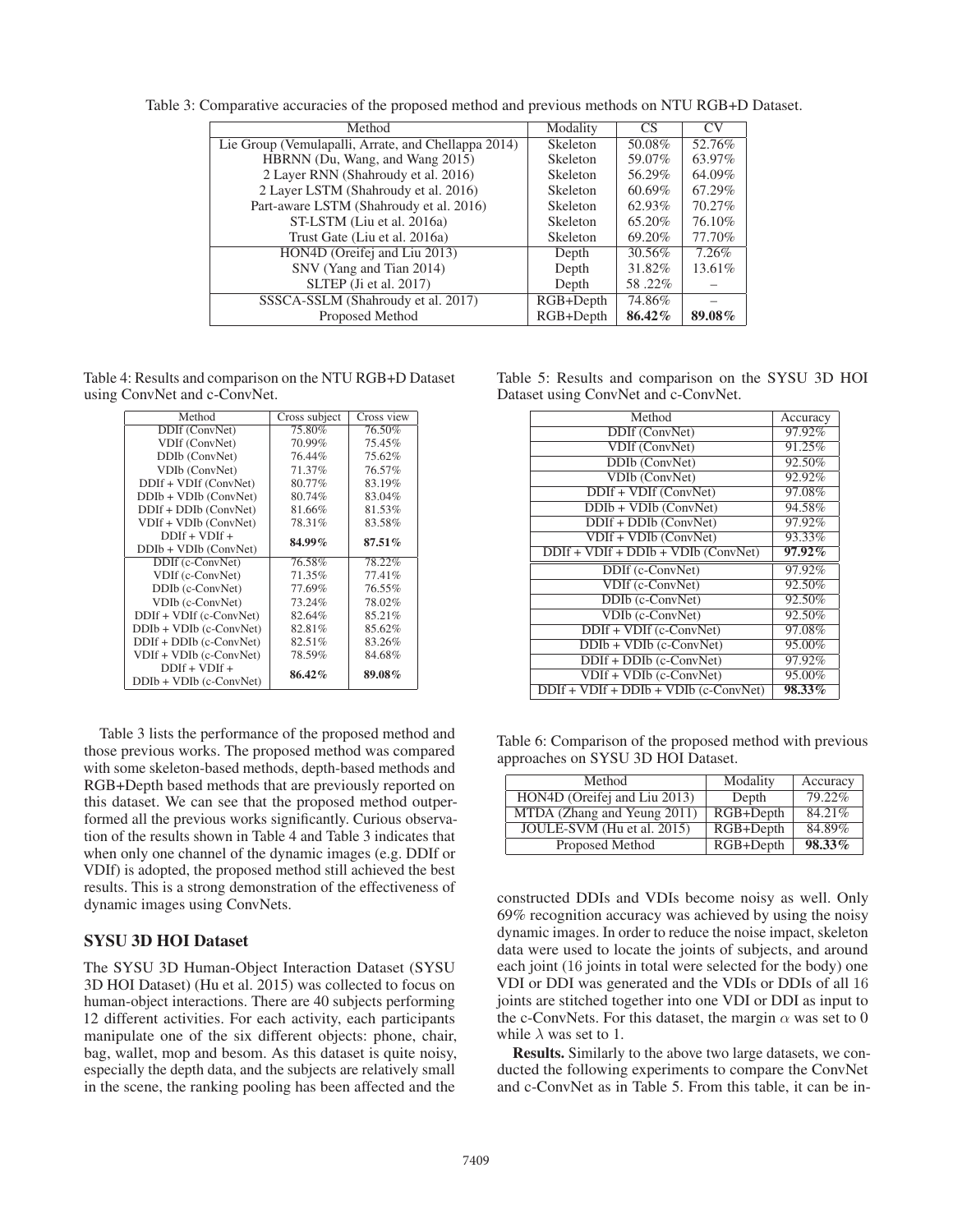

Figure 4: Comparison of margin  $\alpha$  on LAP IsoGD and NTU RGB+D (Cross subject setting) datasets in terms of accuracy $(\%).$ 

ferred that the proposed method would still work on these small simple datasets, albeit with a slight increase the final accuracy. Table 6 compares the performances of the proposed method and those of existing methods on this dataset using cross-subject settings as in (Hu et al. 2015). It can bee seen that, the proposed method outperformed previous methods significantly.

Table 7: Comparison of weight  $\lambda$  on LAP IsoGD and NTU RGB+D (Cross subject setting) datasets in terms of accuracy $(\% )$ .

| Dataset               |       |       |       |       |       |       |
|-----------------------|-------|-------|-------|-------|-------|-------|
| LAP<br><b>IsoGD</b>   | 39.68 | 39.51 | 39.61 | 39.71 | 41.01 | 40.13 |
| <b>NTU</b><br>$RGB+D$ | 80.36 | 81.15 | 82.64 | 80.18 | 80.06 | 80.11 |

# Further Analysis

Score-fusion In this paper, an effective product-score fusion method was adopted to improve the final accuracy on the four-channel dynamic images. The other two commonly used late score fusion methods are average and maximum score fusion. The comparisons among the three late score fusion methods are shown in Table 8. We can see that the product-score fusion method achieved the best results on all the three datasets. This verifies that the four-channel dynamic images, namely, DDIf, VDIf, DDIb and VDIb, provide mutually complementary information.

**Margin parameter,**  $\alpha$  In the triplet loss, the parameter  $\alpha$ refers to the margin between the anchor/positive and negative. A small alpha value enforces less on the similarities between the anchor/positive and negative, but results in faster convergence for the loss. On the other hand, a large alpha value may lead to a network with good performance, but slow convergence during training. The channel DDIf&VDIf was taken

Table 8: Comparison of three different late score fusion methods on the three datasets.

|                                    | Score Fusion Method |         |         |  |  |
|------------------------------------|---------------------|---------|---------|--|--|
| Dataset                            | Max                 | Average | Product |  |  |
| <b>LAP</b> IsoGD                   | 42.01%              | 43.48%  | 44.80%  |  |  |
| NTU RGB+D<br>(Cross subject)       | 84.69%              | 85.86%  | 86.42%  |  |  |
| <b>NTU RGB+D</b>                   | 87.01%              | 87.98%  | 89.08%  |  |  |
| (Cross view)<br><b>SYSU 3D HOL</b> | 97.08%              | 97.92%  | 98.33%  |  |  |

for example on both LAP IsoGD and NTU RGB+D datasets (cross subject setting) to illustrate the effects of this parameter, and the comparisons are illustrated in Figure 4. From the table it can be seen that on LAP IsoGD Dataset, it achieved best accuracy when  $\alpha$  was set to 0.2, and with the with the increase of the  $\alpha$ , the accuracy decreased significantly. On NTU RGB+D Dataset, best accuracy was obtained when  $\alpha$ was set to 0.1, and decreased dramatically when  $\alpha$  increased. This evidence suggests that the accuracy is sensitive to this parameter, and it is advisable to set relatively small  $\alpha$  values for reasonable results.

Weight parameter,  $\lambda$  In this section, the impact of the weight parameter,  $\lambda$ , as it balances the intra-modality and inter-modality triplet losses is discussed. The channel DDIf&VDIf were taken for example, and the comparisons are shown in Table 7. From this Table, it can be seen that assigning a relatively large weight  $\lambda$  (i.e. putting more weight on cross-modality triplet loss), will improve the final accuracy for the difficult datasets (e.g. LAP IsoGD Dataset). However, the accuracy is comparatively less sensitive to this parameter than  $\alpha$ .

# **Conclusion**

In this paper, a novel c-ConvNet for RGB-D based action recognition was proposed. It cooperatively exploits the information in RGB visual features (VDI) and depth features (DDI) by jointly optimizing a ranking loss and a softmax loss. The c-ConvNet enhances the discriminative power of the deeply learned features and weakens the modality discrepancy. Further, it can be used for both homogeneous and heterogeneous modality-based action recognition. The ranking loss consists of intra-modality and cross-modality triplet losses, and it reduces both the intra-modality and crossmodality feature variations. State-of-the-art results on three datasets demonstrated and justified the effectiveness of the proposed method.

## Acknowledgment

This work was partially supported by the National Key Research and Development Plan (Grant No. 2016YFC0801002), the Chinese National Natural Science Foundation Projects 61502491, 61473291, 61572501, 61572536, 61673052, 61773392, 61403405, Science and Technology Development Fund of Macau (No. 112/2014/A3). We gratefully acknowledge the support of NVIDIA Corporation with the donation of the Titan Xp GPU used for this research.